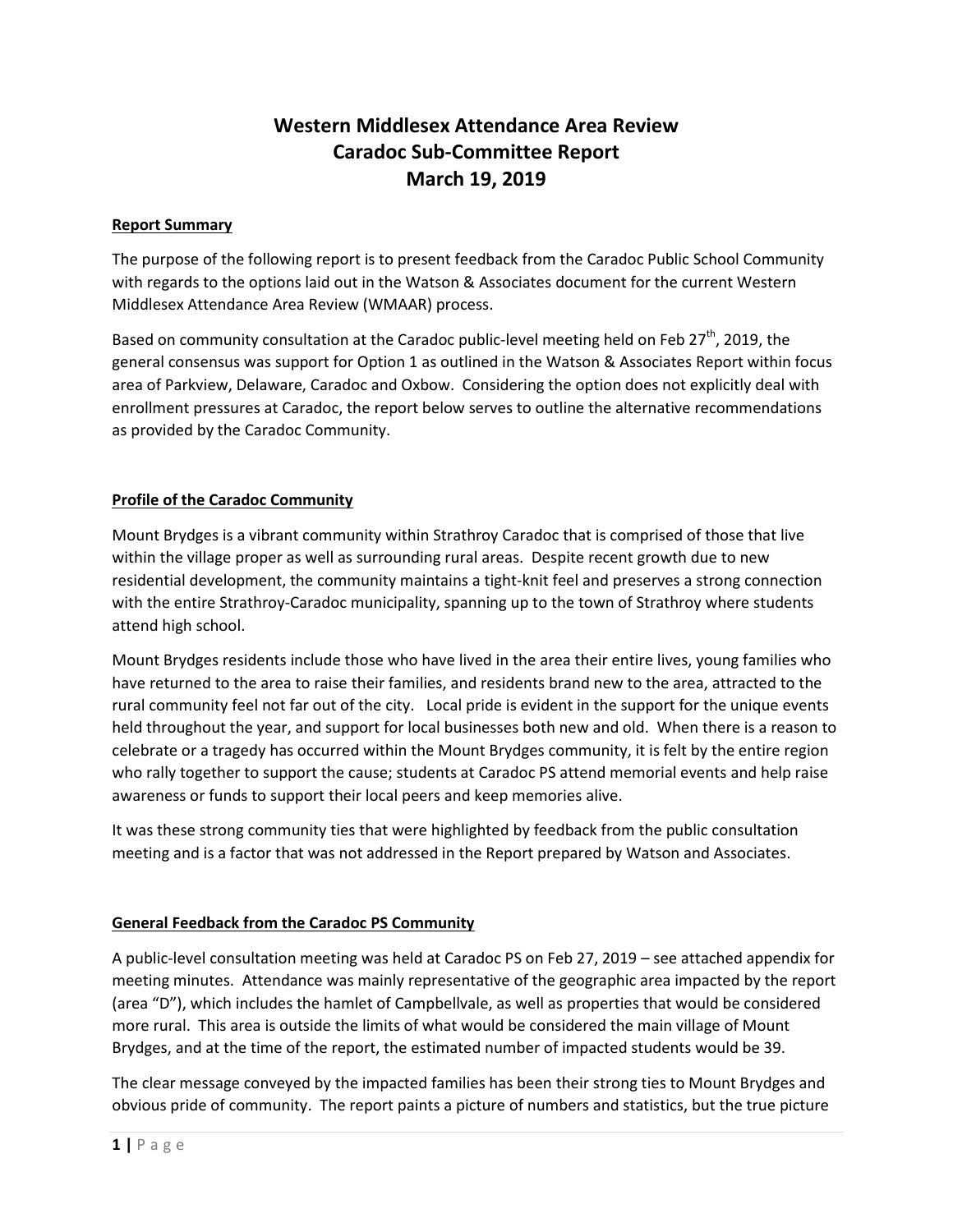of those impacted is that of familial and community ties. There were examples of households within the impacted area that represented multi-generational legacies – families choosing to live in close proximity to their own upbringing to maintain the connection to their lifelong community. There was understandably a feeling of injustice that the areas being proposed to be removed from the school zone are those that have been served by Caradoc PS for many years, in favour of brand-new residents of the area in the growing residential developments.

Furthermore, concerns were brought up that the report did not adequately address the emotional and social impact of relocating students from the school and community that they have grown up with. The report estimated that 39 students would be relocated, which may seem like a small number but that comes with its own challenges. It was pointed out that 39 students are a small enough number that it would likely just displace a few students from each grade, which would make the transition particularly challenging for those impacted. In addition, for students who live in more rural areas, they are less likely to have an established neighbourhood social group and therefore likely to be moved away from their entire social circle. Other concerns came up such as arranging for new childcare alternatives can be more complicated for rural families that may have less options than those in denser residential communities.

Another important consideration that was discussed was high school catchment areas. TVDSB confirmed through the website feedback process that current catchment areas are based on address, not elementary school enrollment. Therefore, if any students who currently attend Caradoc PS were moved to Delaware, they would still be within the SDCI catchment area, unlike the rest of the students attending Delaware who are in the Medway catchment area. Therefore, when it came time to attend high school, the impacted Caradoc students would once again be displaced from their new social group developed at Delaware Central. This was perceived as a major issue for potentially impacted families, and something that would definitely need to be addressed. Currently, Caradoc students and families live with in Strathroy-Caradoc, and Delaware Central is within Middlesex Centre, which are two entirely different municipalities. Although geographically quite close, the two municipalities represent two different sets of community ties.

Community feedback also brought up concerns about the condition of Delaware Central PS in light of the fact that the Watson & Associates Report highlighted the high need for capital improvements at the school. It is a challenging situation for students to be moved from a school in great condition to one that is being identified as old and physically deficient, a particular example being a lack of air conditioning which is a safety concern in the warmer months.

Finally, many questions were brought up as to why area 'D' in particular was included in the report, and no other areas within the Caradoc boundaries. Similarly, why were other schools surrounding Mount Brydges not included, such as Ekcoe Central Public School in Glencoe or Caradoc North Public School, both at least which fall within the SDCI high catchment area which would make for better long-term transitions. The answer to this seems to be that Caradoc was not a priority in this WMAAR process, and only got added to an option that easily fell within the existing area of focus relating to the Parkview/Delaware capacity situation. It is consequently very upsetting to the potentially impacted families that their children could go through the emotionally taxing process of being uprooted from their long-term social community without all potential possibilities even being considered.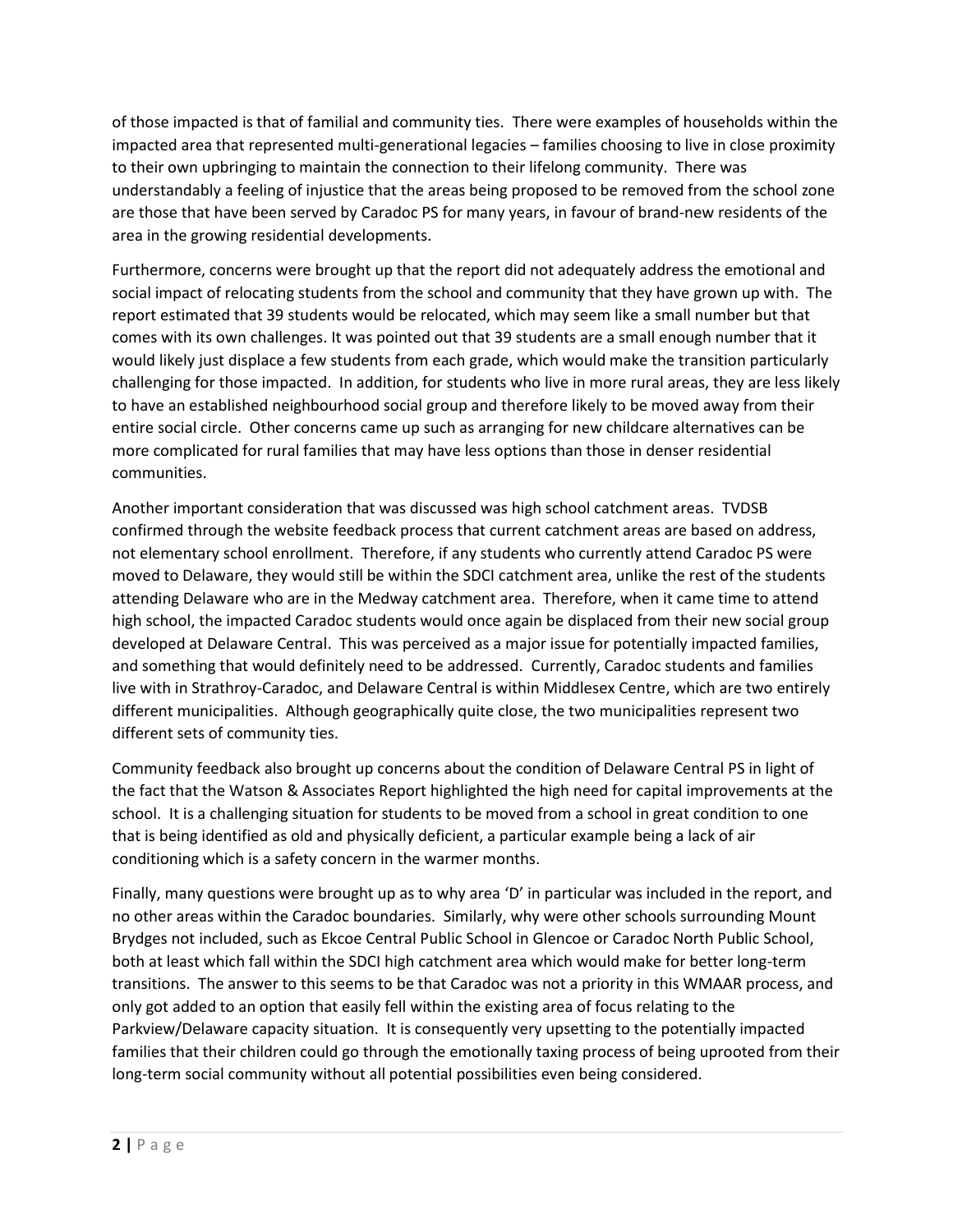In general, the following principles were widely supported to consider prioritizing when addressing enrollment pressures at Caradoc Public School:

- 1. Student emotional and social well-being should always come first, including traditional ties to local communities.
- 2. Where possible, all efforts should be made so that no students and families already attending Caradoc PS should be displaced to another school.
- 3. Long-term impacts such as high-school enrollment boundaries should be considered in the decision-making process.
- 4. If at any point the decision must be made to adjust the Caradoc PS school zone boundaries, a full review of all options available to the Caradoc PS community should be undertaken. No impacted family should feel like the decision was taken lightly.

# **The 'Unknown' Factor**

One of the major characterizations of the Watson & Associates Report is the number of unknowns that exist and the reliance on projections in establishing the different options. It is evident that the priority of the WMAAR is based on one fact of certainty – that Parkview PS is already over capacity and will continue to feel enrollment pressures for some time due to new residential development within the Komoka and Kilworth communities. Beyond that fact, most of the recommended options are based on estimates of future enrolment, a fact that was highlighted by questions that arose at the Caradoc public meeting. While the Parkview situation requires a timely solution, Caradoc is currently at 85% capacity, and therefore has the benefit of time to see how some of the estimated enrolment numbers begin to materialize. There is little doubt that the new developments within Mount Brydges will lead to capacity issues at some point, but the timeline and degree of this is still anyone's guess. With complete respect to Watson & Associates and everything that they have done to compile the projections within the report, there are so many complex socio-economic factors that can lead to the demographics of new developments and the mix of student populations, the prospect of making major decisions based on 5 to 10-year projections and development that has yet to happen seems premature.

A major unknown that impacts the Caradoc PS decision is the projected enrolment numbers. Where the report lists major developments in Mount Brydges, it notes the new Woods' Edge area but not the South Creek subdivision. Furthermore, since the report was created a subsequent new subdivision of 67 homes has been approved by Strathroy Caradoc Council. The fact of the matter is, the report does not seem to include all pertinent data for accurate projections. The report estimates future enrolment (sometime between 5 and 10 years) over capacity by 40 students, and Option 3 proposes to move 39 students. Therefore, if enrollment projections end up increasing beyond the 40 students, will this entire process have to happen again in a few years? Once the currently approved developments are complete, there will be a far clearer picture of actual enrollment numbers to make decisions on.

Some other unknowns that potentially impact the Caradoc decision are as follows:

 **Government Funding Availability:** The Ontario Government has currently paused education funding while it reevaluates its financial priorities for public education. This impacts some potential options such as: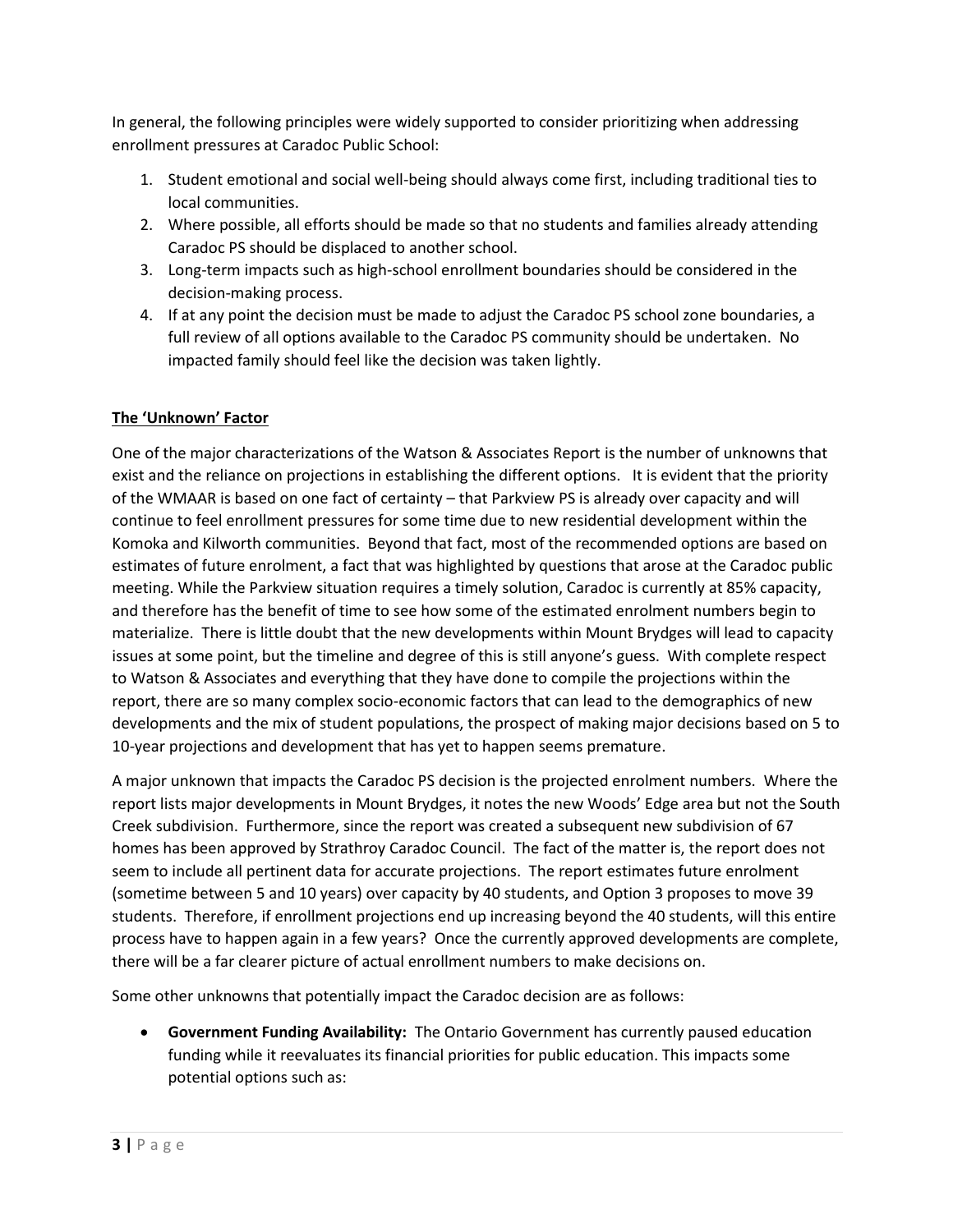- o **New school in Kilworth**: There is apparently land that is zoned for a new school in the Kilworth area. Historically, a new school would not be built until the residential development has enough students already living there to support that option. It is therefore possible that if a new school were built, Delaware could potentially close or be repurposed due to its' physical condition. If this were to happen, students relocated to Delaware could face another change.
- o **Caradoc PS expansion**: The original expansion to Caradoc a few years back came with a 'Phase 2' already planned. This is a potential opportunity to address capacity issues at Caradoc, but requires the Government to clarify its willingness to fund such endeavors.
- o **Delaware Upgrades and Improvements**: A major concern for families is the physical condition of Delaware Central, as is highlighted in the report. There is apparently major capital investment needed at the school.
- **Delaware Projections:** To deal with the Parkview capacity situation, it seems almost a certainty that some group of students will move from the Parkview area to Delaware Central. That said, until that happens and the projections become realized numbers, it is quite possible that Delaware will face its own capacity issues even sooner than Caradoc will. It seems reasonable to see how that decision impacts Delaware enrollment first, and then Caradoc capacity can be addressed using more educated estimates.

# **Summary of Options**

Below is a summary of the options presented in the Watson & Associates report for Area of Focus: Caradoc PS, Parkview PS and Delaware Central PS, from the perspective of the Caradoc Community.

# **Option 1: Attendance Area Changes – Area A**

This option does not directly impact Caradoc PS, but received the most support at the public-level meeting due to the fact that the area being re-zoned has not actually been built yet and therefore does not impact students already enrolled at Parkview. The Caradoc community empathizes with the families at Parkview in not wanting to relocate students that are already enrolled at the school, acknowledging the emotional toll that takes on the students and families who have developed strong community ties. The projections seem to show this option putting Delaware over capacity in the future, but considering it could take years for the development to be finished and the projections based on growth are completely speculative, it is hard to say whether that would be the case. Also, as discussed already, this could potentially be a situation of a temporary holding zone if a new school were to be built within the new Kilworth development in the future.

# **Option 2: Attendance Area Changes – Areas B, T, S**

This option involves relocating students and families that are already enrolled at Parkview PS over to Delaware Central, and also would likely involve a school zone boundary down the middle of a dense residential area. Although it doesn't impact Caradoc PS directly, as already discussed, the Caradoc Community lends its support in recommending to avoid any options that involve moving existing students where at all possible. This would also have negative impacts on community cohesiveness if a boundary were drawn down the middle of an existing residential development.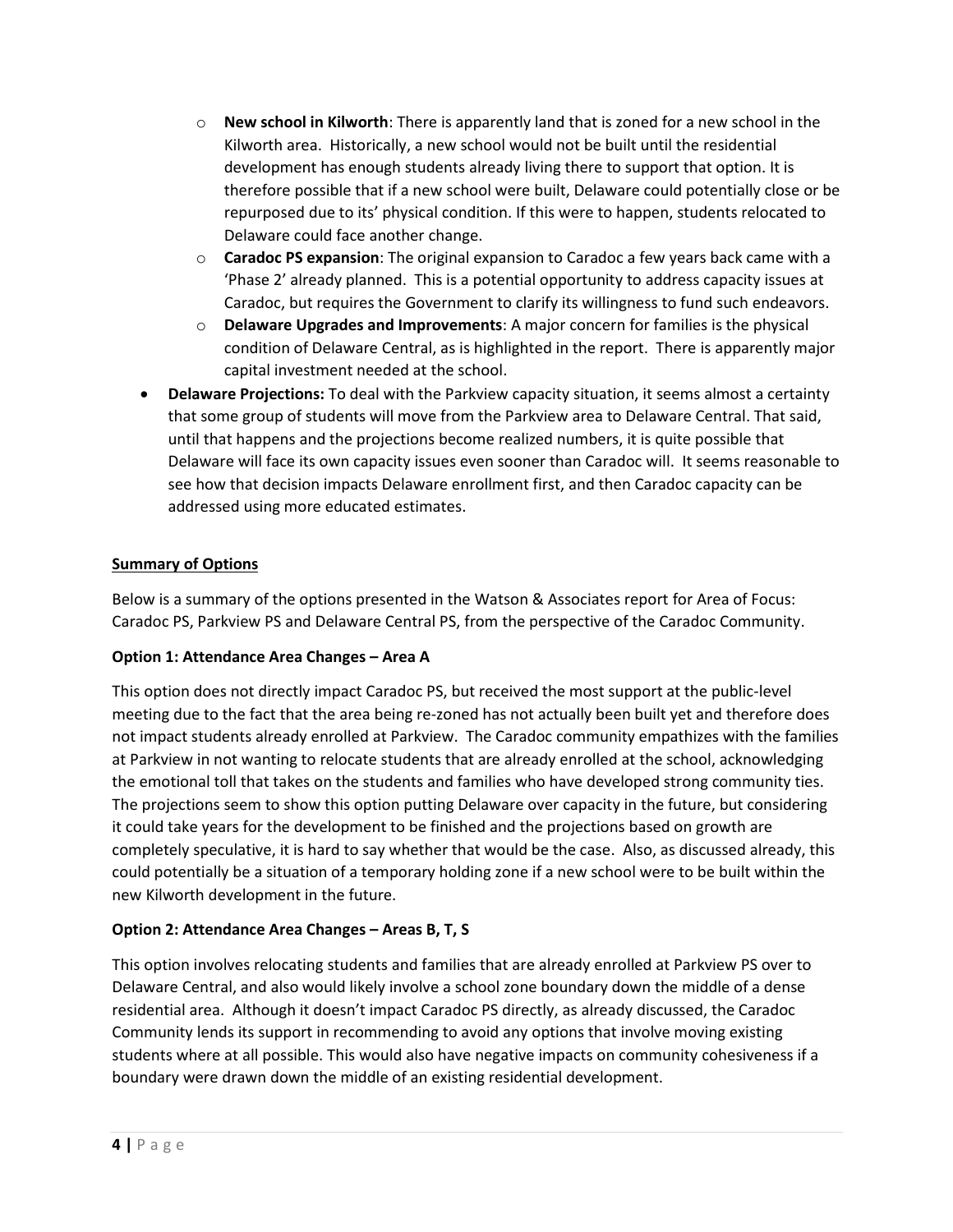#### **Option 3: Attendance Area Changes – Areas D, K, S**

This option is the only to directly impact Caradoc PS, and for all the reasons that have already been identified in this report is not supported by the Caradoc PS community, at least at this time and specifically for the students of area D for the purpose of alleviating the future Caradoc capacity issue. That being said, area "S" which was selected to be relocated from Kilworth is actually the oldest area of Kilworth and has been attending Parkview PS the longest. Similar to area D within the Mount Brydges Community, this area has some of the oldest community ties to its region and Parkview PS, which should not be ignored.

Furthermore, although Option 3 upon initial observation appears to be the most positive for Delaware's long-term enrollment, Parkview is still projected to exceed capacity by 2024, and Caradoc is projected to nearly reach capacity by 2027 (and once again, those projections exclude already approved development). This option does not actually seem to actively resolve the anticipated capacity issues at either school and would likely just require another AAR process in the near future.

# **Caradoc Capacity Recommendations**

As has already been identified in this report, the widely supported recommendation by the Caradoc PS Community has been to hold off on any decisions that would relocate existing students until the time comes that estimated projections actually become clarified. As the developments that are currently in progress come to fruition, many of projected numbers will be translated into real members of the community; when the Provincial Government communicates its education spending priorities, more options will be clarified. When the time comes to make decisions, the Caradoc PS community would appreciate the respect of a full evaluation of potential options that include, but are not limited to:

- 1. **Renovation/Extension to Caradoc PS**: This option should be entertained if the realized projections show that there will indeed be long-term capacity pressures at Caradoc PS and not just a short-term situation that can be remedied through temporary measures. Given that a  $2^{nd}$ phase of renovations was already planned during the last extension, there is space and feasibility to further enlarge the school to accommodate a larger capacity. This would support the priority to keep all students within the Strathroy Caradoc boundaries within the SDCI high school catchment area and maintain their connection to the community, as well as protect the social and emotional welfare of the students.
- **2. The use of Portables:** If, once projections are clarified, it appears that capacity pressures will be a temporary issue before stabilizing, the use of portables should be reviewed as a means not to relocate any students currently enrolled at Caradoc PS.
- 3. **Relocation of specialized System Accelerate Program:** A specialized system-level program currently runs out of Caradoc PS and nearly all of these students come from out of the area. Before any students who live within the existing Caradoc PS boundaries are relocated, it should be considered that this program is relocated to reduce headcount at Caradoc PS.
- **4. Full AAR process geared to Caradoc:** Should the above options not be feasible and/or enrolment numbers get to a point that it is evident that boundaries must be re-evaluated, the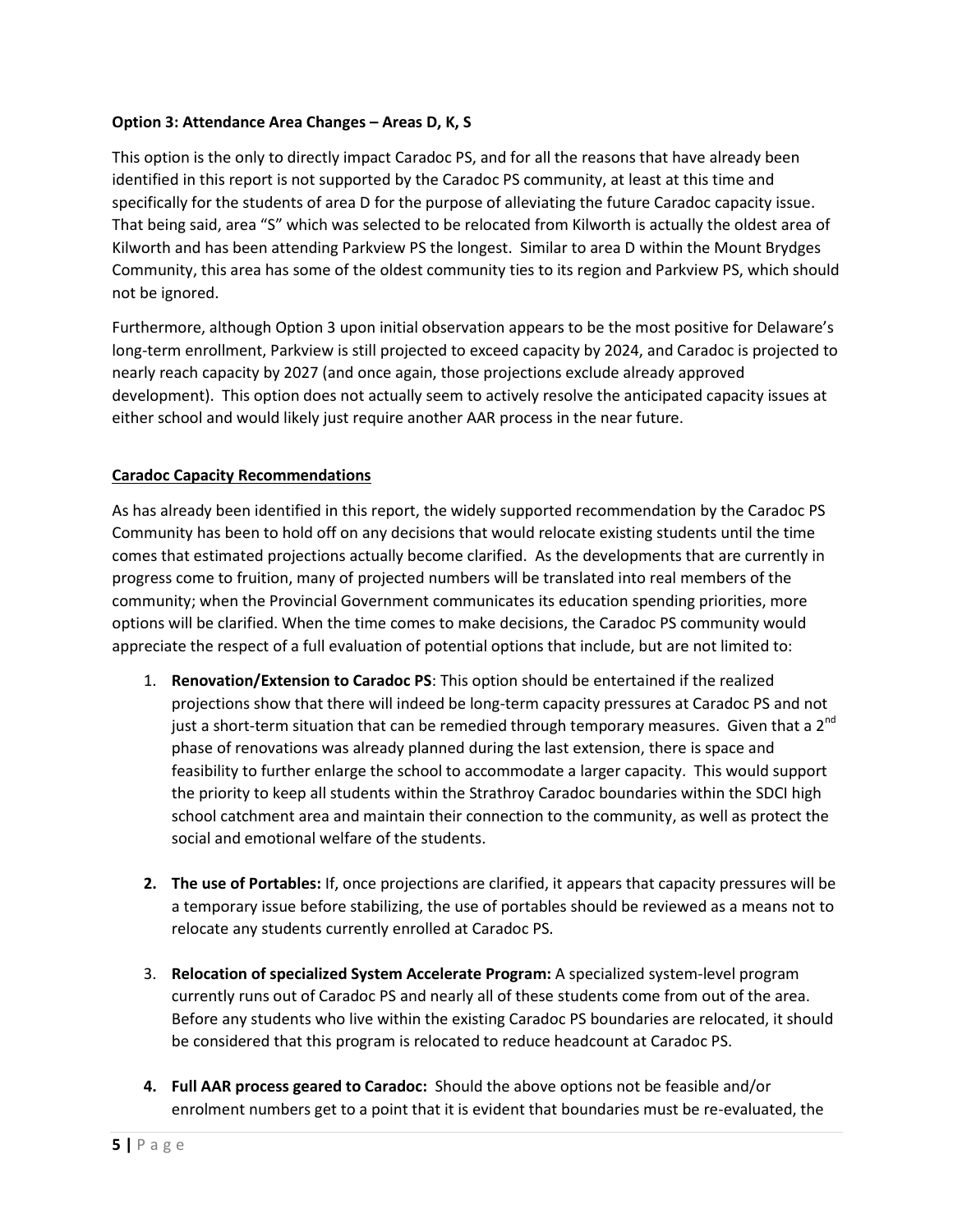Caradoc PS community would like to ensure that all of the potential options are fully evaluated using all potential local schools, including:

- **a.** Ekcoe Central Public School in Glencoe,
- **b.** Caradoc North PS
- **c.** Delaware PS
- **5.** Should the recommendations listed above not be adopted, and Option 3 is selected thereby relocating the students in area "D" to Delaware Central, the Caradoc Community would like to recommend the following for consideration:
	- Impacted students have the option of either SDCI or Medway for high school, with bus transportation available for either.
	- Before and after school programs be implemented at Delaware PS.
	- In the least, the most urgent capital needs at Delaware be addressed at the school in advance of the sudden enrollment surge, including air conditioning.

#### **Conclusion**

In summary, the Mount Brydges and Caradoc PS community has a long history of close community ties, and would like to prioritize the preservation of those ties within the Strathroy Caradoc municipal boundaries. The current options listed within the WMAAR report do not suitably address the students of Caradoc or include all of the pertinent information necessary to make the most educated decision possible. This type of decision should absolutely not be taken lightly, and any decisions to move students at this time would seem premature.

Option 1 supports the priorities that the Caradoc Community strongly supported through feedback, while also acknowledging that growth is happening and that the enrollment issue will likely need to be addressed in the future. At that time, the hope is that the various unknowns that exist at this time will be much clearer and support a decision that can truly put the students first.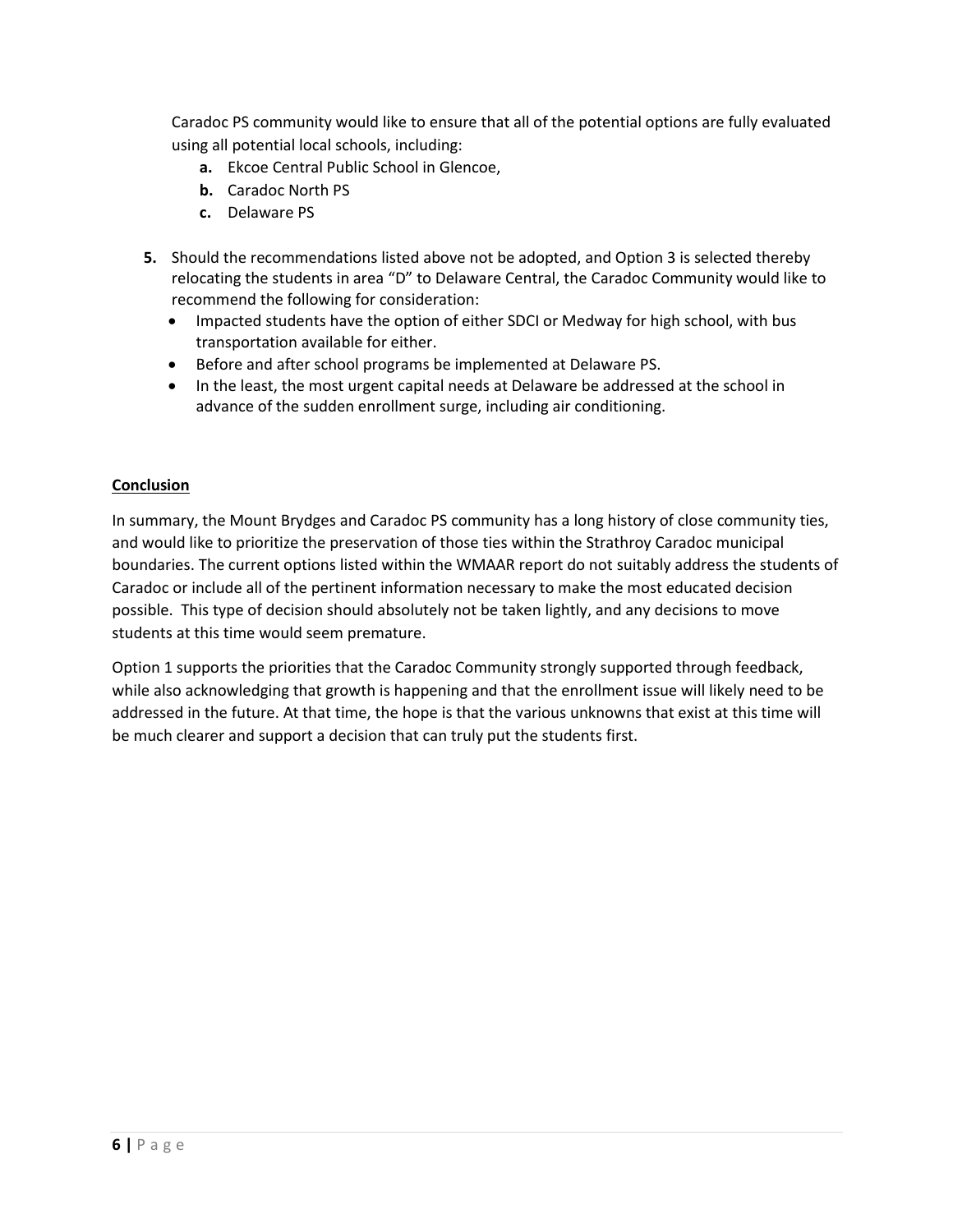# **Appendix: Public-level Meeting Minutes**

# **Western Middlesex Attendance Area Review Caradoc Public School Meeting Feb 27, 2019 Minutes**

#### **In Attendance:**

#### **WMAAR Caradoc Committee Members:**

| Jill Johnston   | Chair                         |
|-----------------|-------------------------------|
| Carrie Kinsman  | <b>Primary Representative</b> |
| Liz Minarik     | <b>Early Years</b>            |
| Scott Bromfield | <b>Early Years</b>            |

#### **18 Community members including the following representatives:**

| Steve Hicks          | Caradoc PS Principal                    |  |
|----------------------|-----------------------------------------|--|
| <b>Gwen Doxtator</b> | Caradoc PS Vice Principal               |  |
| Karen Dalton         | <b>Retired TVDSB Associate Director</b> |  |
| Sean Hunt            | <b>TVDSB Trustee, Middlesex County</b>  |  |
| Arlene Morell        | <b>TVDSB Trustee, Middlesex County</b>  |  |
|                      |                                         |  |

**1. 7:00pm: Meeting was called to order in the Caradoc P.S. Activity Room.**

#### **2. Chairperson Jill Johnston welcomed everyone, introduced the Caradoc Committee Members, and outlined the meeting agenda.**

- Karen Dalton was introduced as a representative from the TVDSB, sitting in on behalf of Rose Anne Kuiper, TVDSB Superintendent who was unable to attend. She would be available to answer any general questions to the best of her ability on behalf of the Board.
- 3. **Early Years Representative Scott Bromfield then led the group through the WMAAR report prepared by Watson and Associates.** He clarified that we would only be reviewing the options that impacted Caradoc PS – the focus area of Parkview, Delaware and Caradoc. The review included maps and statistics for all of the related schools, as well as each option and implications listed (Note - Full Watson and Associates report can be found on the TVDSB WMAAR website at the following location: [https://www.tvdsb.ca/en/our-board/resources/Documents/Future-Development-and-](https://www.tvdsb.ca/en/our-board/resources/Documents/Future-Development-and-Planning/Documents/Attendance-Area-Review/Western-Middlesex-Attendance-Area-Review/TVDSB--Middlesex-Attendance-Area-Review-Supplementary-Data.RevisedDec.-17.pdf)[Planning/Documents/Attendance-Area-Review/Western-Middlesex-Attendance-Area-](https://www.tvdsb.ca/en/our-board/resources/Documents/Future-Development-and-Planning/Documents/Attendance-Area-Review/Western-Middlesex-Attendance-Area-Review/TVDSB--Middlesex-Attendance-Area-Review-Supplementary-Data.RevisedDec.-17.pdf)[Review/TVDSB--Middlesex-Attendance-Area-Review-Supplementary-Data.RevisedDec.-17.pdf\)](https://www.tvdsb.ca/en/our-board/resources/Documents/Future-Development-and-Planning/Documents/Attendance-Area-Review/Western-Middlesex-Attendance-Area-Review/TVDSB--Middlesex-Attendance-Area-Review-Supplementary-Data.RevisedDec.-17.pdf)
	- The priority of the focus area is to alleviate the immediate capacity issue at Parkview School, which is currently at 107% capacity and projected to increase to 130% over the next 10 years. The majority of this growth is due to new residential development in the communities of Kilworth and Komoka.
	- Delaware PS is currently at 46% capacity and has availability for 139 additional students as of the 2018/19 school year, with enrolment projecting to decrease over the next 10 years.
	- Caradoc PS is projected to reach capacity in the next 5-10 years due to new residential development, but is not yet an issue (currently at 85% capacity). Only option 3 addresses Caradoc students.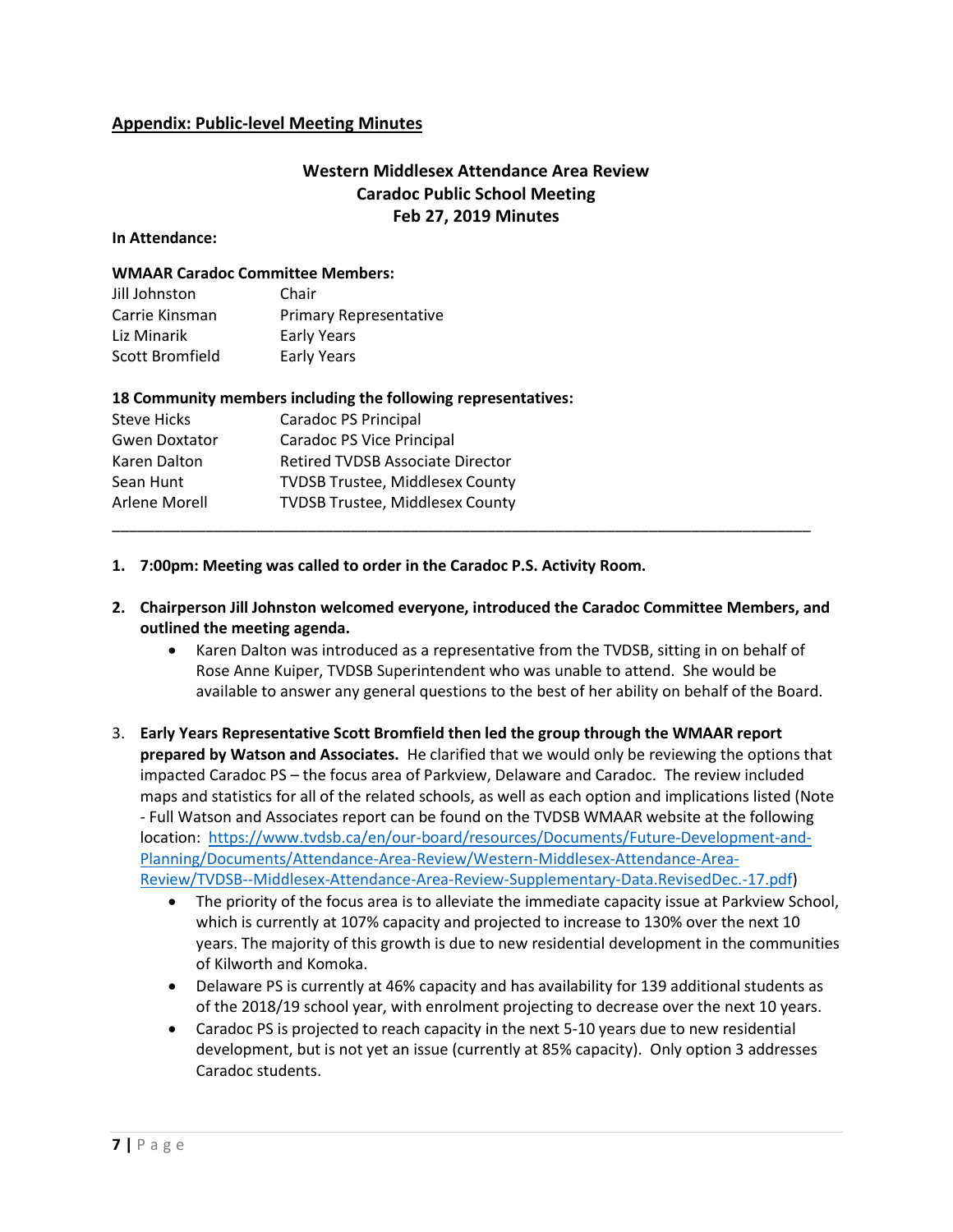- Option 1: Designates all of the students in the new Residential Development in Kilworth (area A) from Parkview School to Delaware PS. This would not impact any currently enrolled students, as the homes have not been built yet. This could potentially lead to enrollment pressures at Delaware over time depending on the attendance rate from the new subdivisions.
- Option 2**:** Designates students in the existing section of Kilworth (areas B, T, S) be moved to Delaware PS. If all 3 sections moved, it would immediately put Delaware over capacity, so it may instead be a combination of 1 or 2 of the sections only. This would create a boundary in the middle of a dense residential community, as well as impact students who are currently enrolled at Parkview.
- Option 3: This is the only option within the Focus Area that affects Caradoc students, where the Board may consider permanently designating a portion of existing pupils residing in the southeast residential community of Kilworth (Area S) and the east portion of Caradoc PS boundary (Area D) to Delaware Central PS attendance boundary. In addition, the northern portion of Parkview PS (Area K) would be permanently redirected to Valleyview Central PS. This would deal with the immediate capacity issue at Parkview, however Parkview enrollment would still be projected to surpass capacity again in the next 5-10 years.

#### **4. Open Forum: The community members had the opportunity to pose questions, concerns and comments to be answered by the Committee.**

*Question:* What is the timeline for the process and transition?

- *Answer:* Timeline of the process per the Website:
	- o April 23, 2019 Final Senior Administration Report presented to the Board
	- $\circ$  May 15/16 2019 Public Delegation Meetings
	- o May 28, 2019 Final Board Decision
- *Answer (TVDSB rep):* The effective date of any boundary adjustment changes will be the 2020/21 school year, which will allow for 1 full year of transition planning and preparation.

*Question:* If current Caradoc students were moved to Delaware, which High School would they go to? Based on their address they currently attend SDCI.

- *Answer:* Per the feedback section of the WMAAR website, it was clarified that High School catchment areas are based on addresses and not based on elementary schools.
- There was further discussion about this point. If Caradoc students were moved to Delaware PS for public school, they would then move to SDCI for high school whereas the majority of students at Delaware would be attending Medway. This would once again be a negative experience for these students.

*Question*: Was Caradoc North PS included in this process, and is there any enrollment information available for that school? What about the elementary school in Glencoe?

- *Answer:* These schools were not included in the AAR report, and consequently no data was collected. That is something that can be recommended through this process.
- There was some further discussion about this point. It seems as though this AAR process was put together to address primarily the Parkview situation, and not as much thought was put into the Caradoc decision.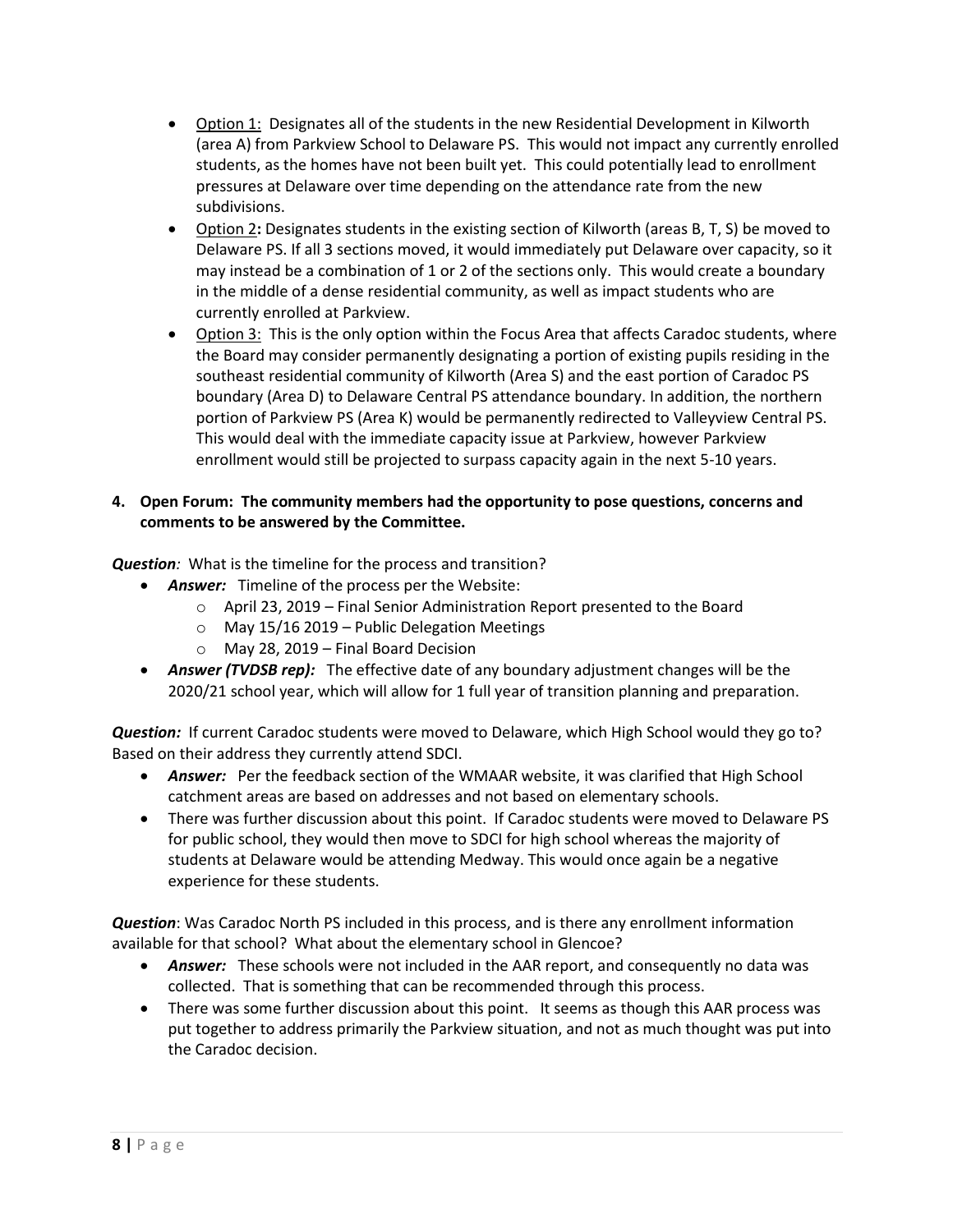*Question:* Was all of the future development Mount Brydges taken into consideration in the report? The projections seem like they could be a bit low considering the two subdivisions that are being built, with one more just being announced.

 The projections were compiled by Watson and Associates using methodology consistent with their previous reports. They worked with the municipality to estimate future residential development, and used the best information they had at the time. That being said, the list of 'major' developments in Mount Brydges didn't seem to include South Creek neighbourhood, and there has been a recent announcement of a new development of 67 homes in town.

*Question/Comment:* Why are they focusing on the rural area? These areas have always attended Caradoc PS and identify strongly with the Mount Brydges Community. It doesn't seem fair that brand new neighbourhoods being built are the reason that these students would no longer be able to continue attending Caradoc.

- *Answer*: The WMAAR process tends to focus on areas that are already bussed in, and as a general trend, the assumption is that enrollment in the rural areas decline over time and no growth is forecast.
- Discussion arose acknowledging that the newer neighbourhoods are indeed closer to the school, in some cases walking distance, and it makes sense for them to attend Caradoc.
- Comments from community members highlighted the fact that many multi-generational families live in the rural areas and have been connected to Strathroy Caradoc and Caradoc PS for many years. Logistically, it is also more difficult to make changes regarding childcare, transportation etc. when a child lives in a more rural area.

*Question:* Is there an option for grandfathering students that have already started in school? In some cases, existing students will have graduated before the school reaches capacity.

- *Answer:* The board has confirmed through the feedback section of the WMAAR website that after final decisions are made, grandfathering requests are considered on a case by case basis.
- Karen, representing TVDSB took the opportunity to remind everyone that this process is an opportunity to put in any suggestions and ideas that come up. Grandfathering is something that has happened in the past so there is a precedent. Sometimes it comes with transportation and sometimes not, for example. Each time is unique.

*Question:* At Caradoc, is there space and availability for adding on another renovation, or adding portables to at least temporarily accommodate capacity issues?

- *Answer:* at the time of the last renovation, there was a Phase 2 planned for Caradoc. That is indeed a possibility, but at the moment the Ontario Government has 'paused' all capital spending for schools. Portables could also be used to accommodate student overages, and there is space available.
- *Question*: How long does it take to do a renovation?
- *Answer:* it can vary but last renovation seemed to take the school year.

*Question:* If it is going to be a few years before Caradoc has capacity issues, does this need to be addressed now or can it wait a couple of years until the issue actually happens or the projections have time to be realized?

 *Answer:* Status quo is indeed a potential option. That said, if status quo is selected currently, it does not preclude Caradoc from being involved in a future AAR process as needed.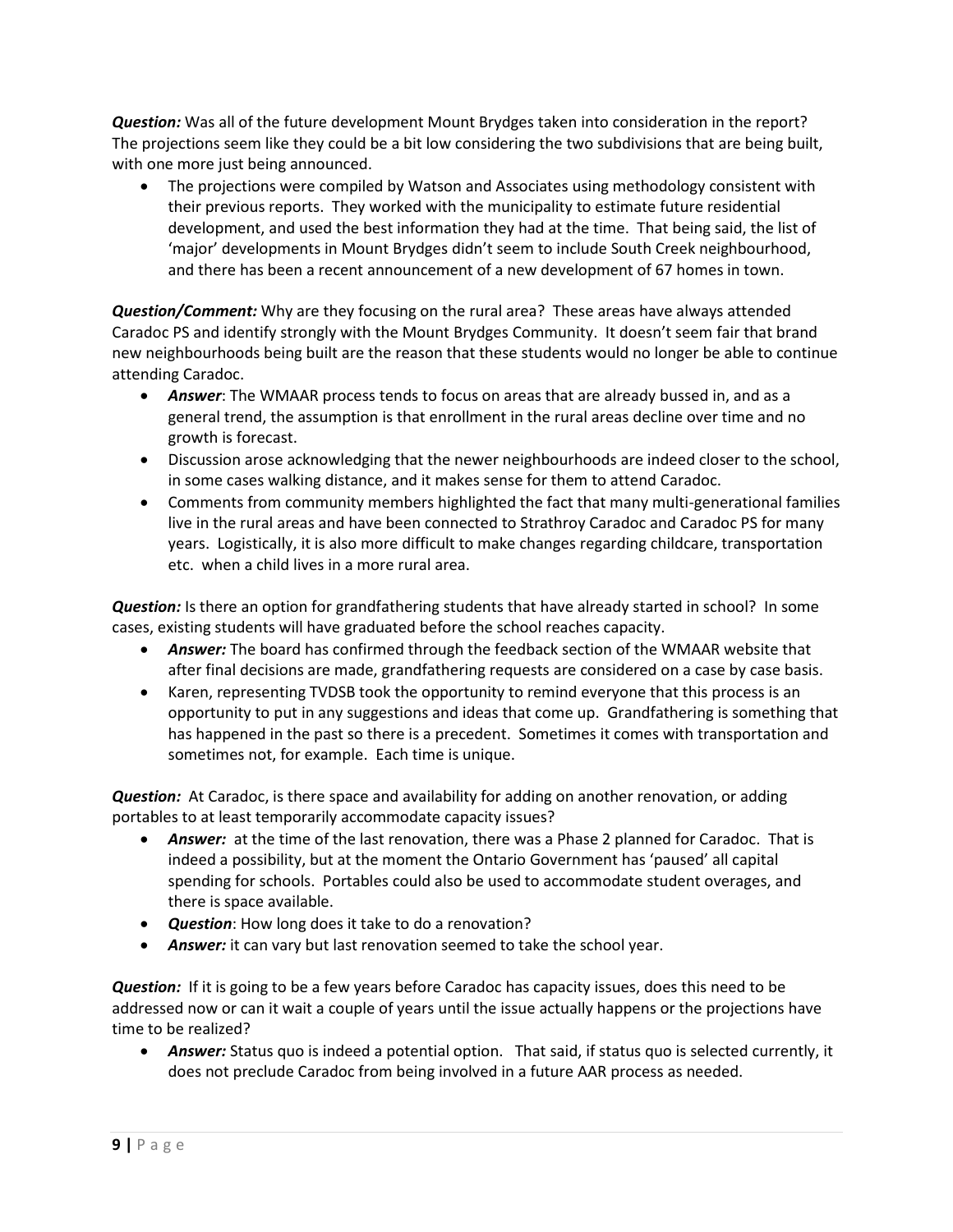*Question:*We pay taxes to Strathroy Caradoc, but Delaware PS is part of Middlesex Centre – do our Education taxes support the school and property in Delaware?

 *Answer (TVDSB rep*): All Education Taxes go directly to Queens Park. Funding then gets distributed in a complex way, but it doesn't matter where you live vs. where you go to school.

*Question***:** There is a specialized System Accelerate Program that runs out of Caradoc which has a smaller number of students taking up one classroom, most of whom come from out of the area. Could that class be moved to Delaware to free up more capacity at Caradoc?

 *Answer (TVDSB rep):* Yes, that is an option. The physical space has the same capacity number as a regular class, so moving the class would not change the OTG (on the ground) capacity available at the school, but it would reduce the head count by 8 pupils.

*Comment:* There has been discussion from the current Provincial Government about making changes to Full Day Kindergarten which could impact some of the numbers in schools. It seems like a decision shouldn't be made until this issue is resolved.

*Question:* The report notes that Delaware PS is 80 years old and currently has an FCI of 65%, with more than \$4.38 million in renewal needs. What does 65% FCI refer to?

- *Answer:* This is the "Facility Condition Index" and refers to the school's state of repair. The higher the rating, the more repairs a school needs. Specifically, it represents the amount of repairs a school needs compared to the cost to build a new facility. (For example, if a new school costs \$1 million, a school with 65% FCI would need \$650,000 worth of repairs)
	- $\circ$  According to the Ontario Ministry of Educatio[n website,](http://www.edu.gov.on.ca/eng/parents/fci.html) the average FCI index across Ontario is 28%.
- *Question:* Do we have the FCI for our current schools?
	- o *Answer:* That information is not available in the report.
	- $\circ$  Since the meeting, this information has been verified through a report on the Ontario Ministry of Education [website](http://www.edu.gov.on.ca/eng/parents/renewal_data_2017.html): as of 2016, Caradoc's FCI was reported at 2%
- *Question:* are we aware of any potential funds that are earmarked to Delaware PS for improvements?
	- o *Answer:* The Ontario Government has currently put all capital expenditures on hold, and it is unknown at this time when that will change and how they will move forward with these types of situations.

*Question:* Can you clarify or provide more information as to what a 'holding zone' is?

 *Answer (TVDSB rep)* – A holding zone is considered a temporary situation to deal with a capacity issue that is likely to not be long term. However, in the past, holding zone situations have often lasted for many years, creating a long-term situation of uncertainty. The Board now strives to make permanent boundary decisions when possible to avoid such situations.

*Question:* What happens to Caradoc if option 1 or 2 is selected which doesn't address Caradoc at all?

 *Answer:* If option 3 is not selected, it does not mean that the potential capacity issues will no longer be addressed. Likely there will be a process initiated at some point in the future to deal with it, as needed. Including Caradoc in the current WMAAR process was a way to deal with as many situations as possible at once.

*Comment:* Although the group of Caradoc students impacted by Option 3 is 'only' 39, it is still 39 real students and their families that will be impacted by this change. As a much smaller group than some of